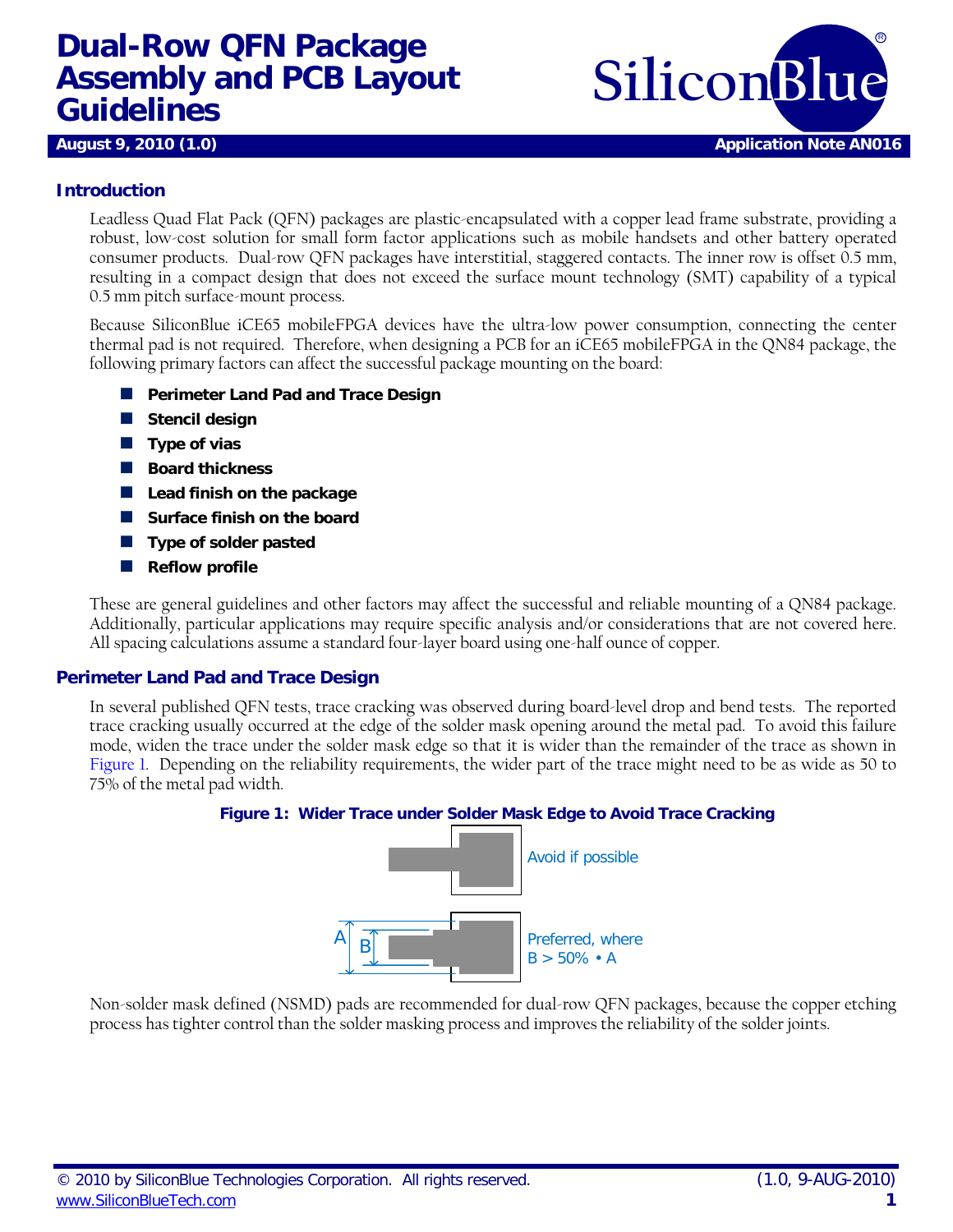# **AN016: Dual-Row QFN Package Assembly/PCB Layout Guidelines**

## **Stencil Design for Perimeter Land Pads**

For reliable solder joints on dual-row QFN packages, pay extra attention because of the small land surface area and the sole reliance on printed solder paste on the PCB surface. Special considerations are needed in stencil design and paste printing for both perimeter lands. Because the surface mount process varies from company to company, careful process development is recommended. The following section provides some guidelines for stencil design based on industry experience.

The optimum and reliable solder joints on the perimeter pads have about 50 to 70 µm (2 to 3 mils) standoff height. Tightly control the stencil aperture tolerance because these tolerances can effectively reduce the aperture size. Area ratios of 0.66 and aspect ratios of 1.5 were never exceeded. The land pattern on the PCB should be 1:1 to the land pads on QFN package.

Stencil thickness of 0.125 mm is recommended for 0.5 mm dual-row QFN packages. A laser-cut stainless steel stencil with electro-polished trapezoidal walls is recommended to improve the paste release. SiliconBlue recommends that no-clean, Type 3 or Type 4 paste be used for mounting QFN packages. Nitrogen purge is also recommended during reflow.

#### **Reflow Profile**

<span id="page-1-0"></span>Reflow profile and peak temperature have a strong influence on void formation. SiliconBlue strongly recommends that users follow the profile recommendation of the paste suppliers, since this is specific to the requirements of the flux formation. However, the following profile, [Figure 2](#page-1-0) serves as a general reference for SiliconBlue mobileFPGA devices.



#### **Assembly Process Flow**

QFN packages use the same process flow used for typical surface mount packages, without modification. Include post-print and post-reflow inspections, especially during initial process refinement. The paste volume should be approximately 80%–90% of stencil aperture volume to indicate sufficient paste release and should be measured either by 2D or 3D techniques. After reflow, inspect the mounted packages for the presence of voids, solder balling, or other defects. Cross-section analysis may be required to determine the fillet shape and size and joint standoff height.

#### **Rework Guidelines**

Since solder joints are not fully exposed, retouch work for QFN packages is limited. For defects underneath the package, the entire device must be removed. In addition, rework of QFN packages after removal can be a challenge due to their small size. Also, since QFN devices are typically mounted on smaller, thinner, and denser PCBs, handling and heating can be problematic. Because of these complexities, the following guidelines provide a starting point for the development of a successful rework process for these packages.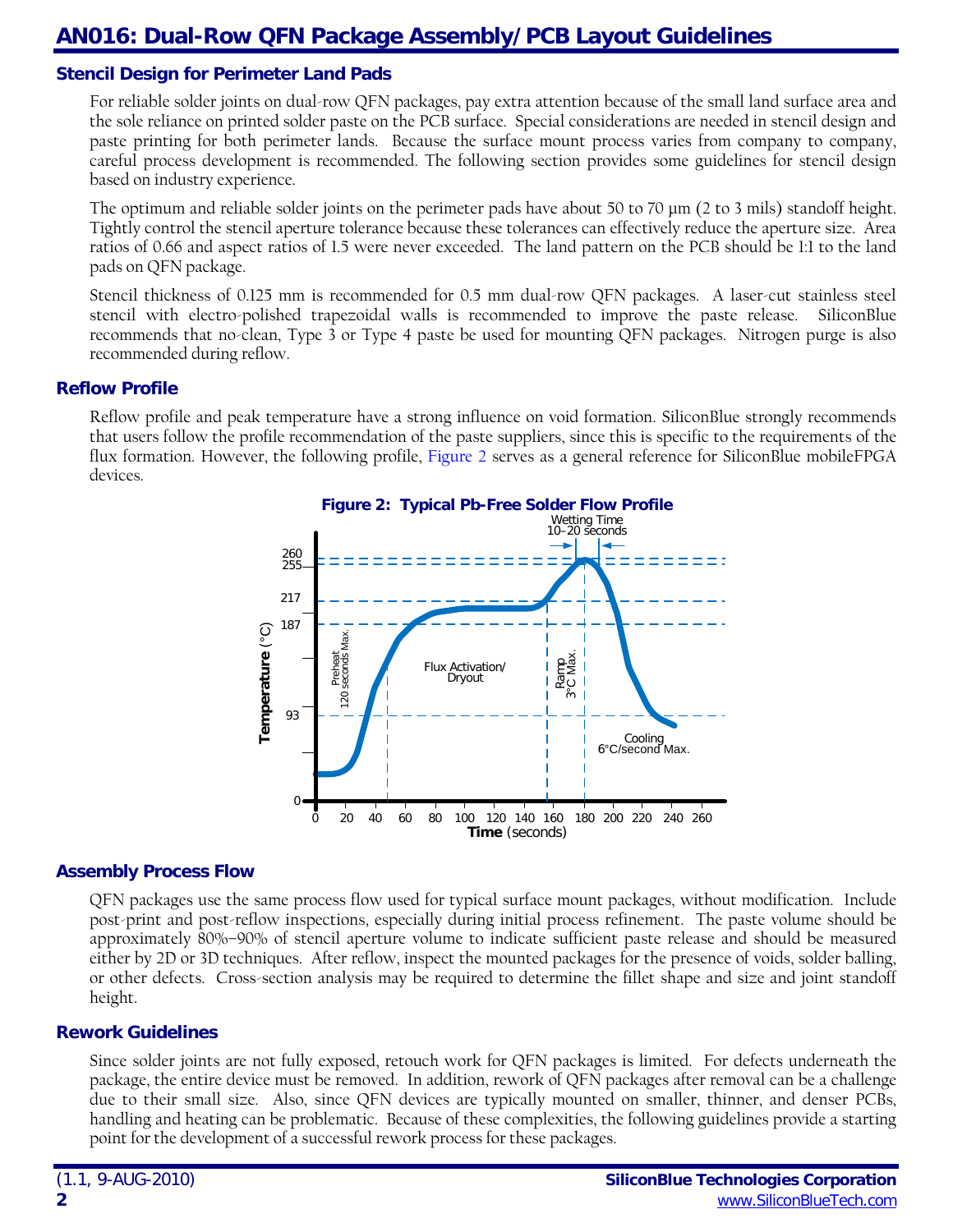

The rework process involves the following steps:

- 1. Component removal
- 2. Site redress
- 3. Solder paste application
- 4. Component placement and attachment

The first step to remove the component is the reflow of solder joints attaching the component to the PCB board. Ideally the reflow profile for removing the component should be the same as the one used for part attachment. However, the time above liquid can be reduced as long as the reflow is completed. In the removal process, the board should be heated from the bottom side using a convective heater, and hot gas or air should be used on the top side of the component. A special nozzle should be used to direct the heating in the component area. The heating of adjacent components should be minimized. Air velocity of 15 to 20 liters per minute is a good starting point, and excessive airflow should be avoided. Once the joints have reflowed, the vacuum lift-off should be automatically engaged during the transition from reflow to cool down. Because of their small size, the vacuum pressure should be kept below 15 inches of mercury (Hg). This will ensure the component is not lifted if all joints have not been reflowed, thus avoiding pad liftoff.

After the components have been removed, the site must be cleaned properly. Use a combination of a blade-style conductive tool and de-soldering braid. Match the width of the blade to the maximum width of the footprint and set the baked temperature low enough so as not to cause any damage to the circuit board. Once the residual solder is removed, clean the landing pads with solvent. The solvent is usually specific to the type of paste used in the original assembly and follow the paste manufacturer's recommendations.

Because of their small size and finer pitches, solder paste deposition for QFN packages require extra care. Use a miniature stencil specific for the component to achieve a uniform and precise deposition. Align the stencil aperture with the pads under 50X–100X magnification. Then, lower the stencil onto the PCB and deposit the paste with a small metal squeegee blade. Alternatively, use miniature stencil to print paste on the package site. Use a stencil with a thickness of 125 µm with an aperture size and shape the same as the package land. Use no-clean flux because the small standoff of QFN packages does not leave much room for cleaning.

QFN packages have superior self-centering ability due to their small mass. Placing QFN packages is similar to BGA package placement. Because the land pads are on the underside of the package, use a split-beam optical system to align the component onto the motherboard. This optical system forms an image of land overlaid on the mating footprint and aid proper alignment. Again, perform the alignment at 50X–100X magnification. The placement machine should be capable of allowing fine adjustments in X, Y, and rotational axes. Use the reflow profile developed during the original component attachment or removal process to attach the new component. Since all reflow profile parameters have already been optimized, using the same profile eliminates the need for thermocouple feedback and reduces operator dependencies.

### **Other Documentation**

See also the single-layer layout example for the QN84 package in the following application note.

 **AN010: iCE65 Printed Circuit Board (PCB) Layout Guidelines** [www.siliconbluetech.com/media/downloads/SiliconBlue\\_AN010.pdf](http://www.siliconbluetech.com/media/downloads/SiliconBlue_AN010.pdf)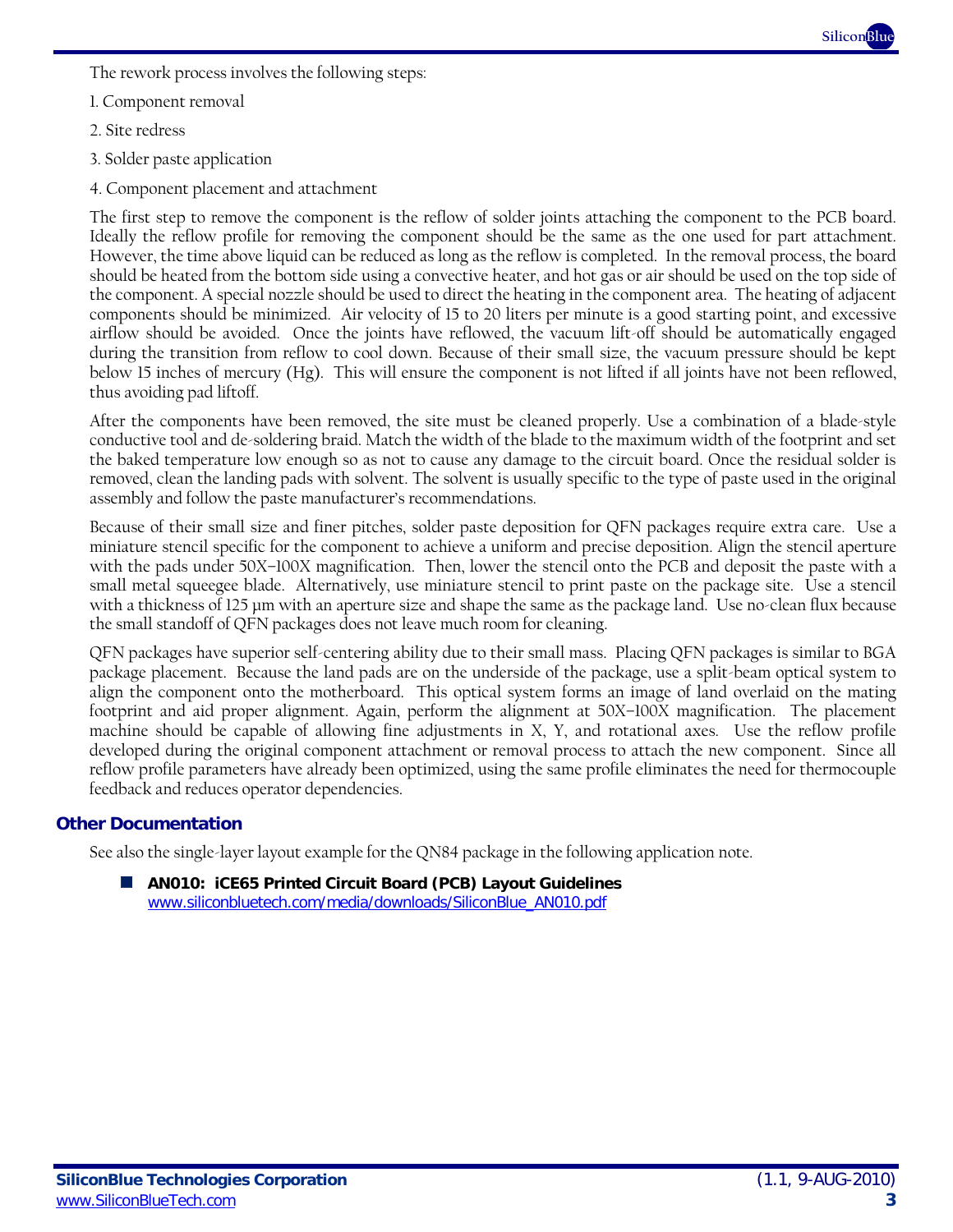# **Appendix I: Recommended PCB Layout Details**

<span id="page-3-0"></span>[Figure 3](#page-3-0) shows the suggested board layout for the QN84 package on a top layer of a printed circuit board, assuming NSMD solder mask rules. The labeled dimensions are listed in [Table 1.](#page-3-1)



<span id="page-3-2"></span>[Figure 4](#page-3-2) shows the suggested layout if pads are connected on inner layers.



|  | Table 1: Recommended dimensions for QN84 package |  |  |  |  |
|--|--------------------------------------------------|--|--|--|--|
|--|--------------------------------------------------|--|--|--|--|

<span id="page-3-1"></span>

| <b>Dimension</b>                            | <b>Symbol</b> | <b>QN84</b>     | <b>Units</b> |
|---------------------------------------------|---------------|-----------------|--------------|
| <b>Component Land Pad Diameter</b>          | <b>SMD</b>    | 0.300           |              |
| <b>Solder Land Diameter</b>                 | SL            | 0.300           |              |
| <b>Solder Mask Opening Diameter</b>         | <b>SM</b>     | 0.425           |              |
| <b>Solder Land to Solder Land</b>           |               | 0.075           |              |
| <b>Solder Mask Overlap</b>                  | SO.           | 0.0625          |              |
| <b>Package Pin Pitch</b>                    |               | 0.500           |              |
| <b>Solder Land Pitch</b>                    | <b>BL</b>     | 0.650           | mm           |
| Line Width between Via Outside and Via Land | LW1           | 0.127           |              |
| Line Width between Via and Via Land         | LW2           | 0.100           |              |
| Line to Via Land                            | ١V            | $0.050 - 0.100$ |              |
| <b>Via Land Diameter</b>                    | <b>OVL</b>    | $0.250 - 0.400$ |              |
| <b>Via Opening Diameter</b>                 | <b>OTH</b>    | $0.100 - 0.250$ |              |